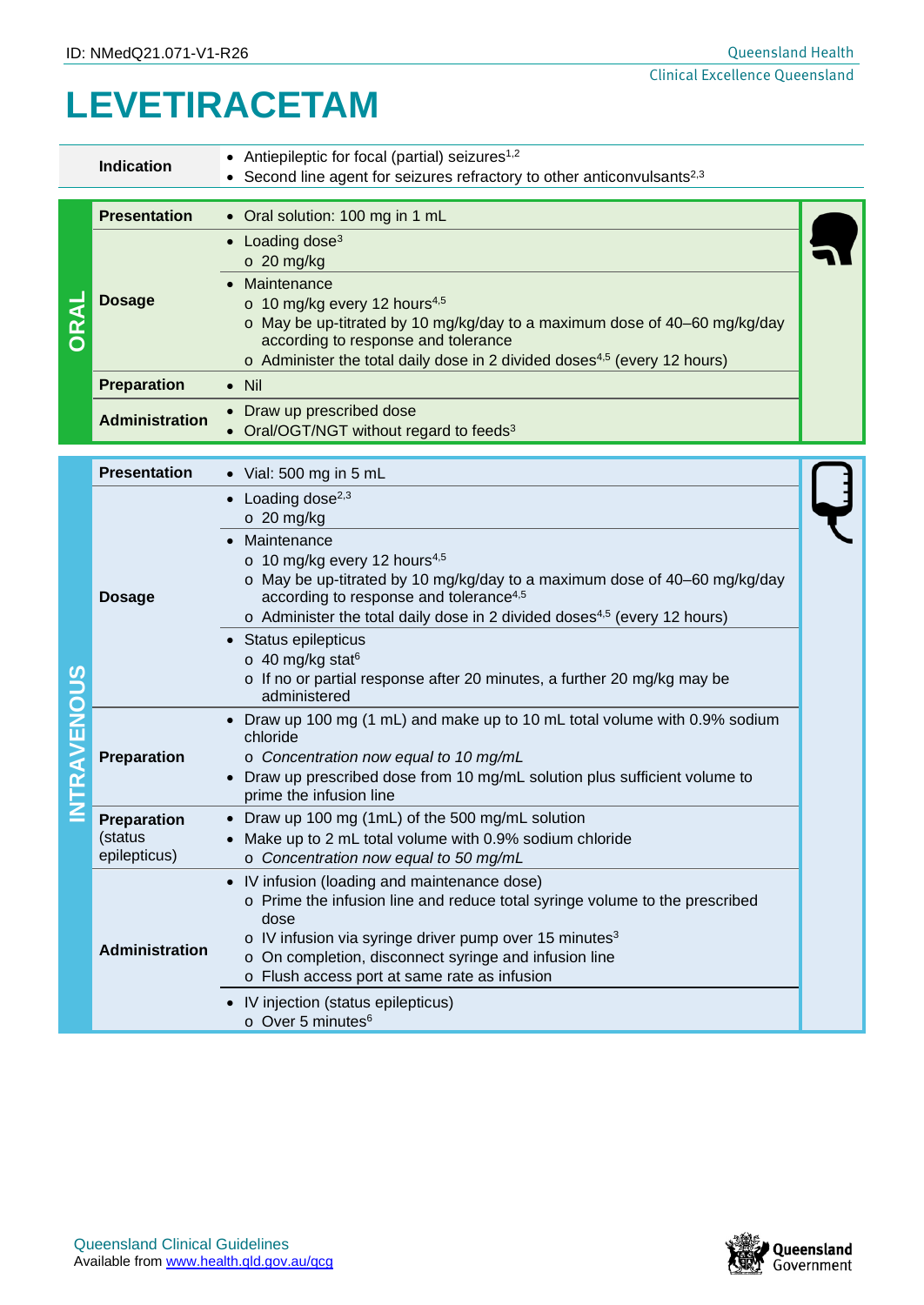| <b>Special</b><br>considerations | • Dosage<br>o Manage under neurology team guidance<br>$\circ$ Use the same dose when converting from oral to IV $6$ as bioavailability almost 100%<br>o Wean gradually (do not stop abruptly) to minimise the potential of increased seizure<br>frequency $3,6$<br>o Loading dose may be omitted if clinically indicated<br>• Primarily eliminated renally. Although no recommendations for dose adjustment, if renal<br>impairment <sup>2,6</sup> , seek pharmacist advice<br>• May be administered subcutaneous during palliative care if necessary. Seek advice from<br>Palliative Care Team 1800 249 648<br>• Refer to Queensland Clinical Guideline: Neonatal seizures <sup>7</sup> |  |  |  |
|----------------------------------|------------------------------------------------------------------------------------------------------------------------------------------------------------------------------------------------------------------------------------------------------------------------------------------------------------------------------------------------------------------------------------------------------------------------------------------------------------------------------------------------------------------------------------------------------------------------------------------------------------------------------------------------------------------------------------------|--|--|--|
| <b>Monitoring</b>                | • Conscious state (e.g. drowsiness)                                                                                                                                                                                                                                                                                                                                                                                                                                                                                                                                                                                                                                                      |  |  |  |
| <b>Compatibility</b>             | Fluids<br>$\circ$ 5% glucose <sup>8</sup> , 0.9% sodium chloride <sup>8</sup><br>Y-site<br>o No information <sup>8</sup>                                                                                                                                                                                                                                                                                                                                                                                                                                                                                                                                                                 |  |  |  |
| Incompatibility                  | $\bullet$ No information <sup>8</sup>                                                                                                                                                                                                                                                                                                                                                                                                                                                                                                                                                                                                                                                    |  |  |  |
| <b>Interactions</b>              | • No information <sup>8</sup>                                                                                                                                                                                                                                                                                                                                                                                                                                                                                                                                                                                                                                                            |  |  |  |
| <b>Stability</b>                 | • Oral solution<br>o Store below 25 °C <sup>9</sup><br>o Discard 4 weeks after opening or as per local infection control policy (limited evidence)<br>$\bullet$ Vial<br>o Store below 25 °C9                                                                                                                                                                                                                                                                                                                                                                                                                                                                                             |  |  |  |
| <b>Side effects</b>              | Blood pathology: thrombocytopenia <sup>3</sup> , pancytopenia <sup>10</sup> , blood dyscrasia <sup>3</sup> , hepatic failure <sup>10</sup><br>Digestive: diarrhoea <sup>10</sup> , vomiting <sup>10</sup> , hepatic failure <sup>3</sup><br>Integumentary: eczema <sup>11</sup> , pruritus <sup>11</sup> , allergic reaction <sup>11</sup><br>Immunologic: anaphylactic type reactions <sup>3</sup> , Stevens-Johnsons syndrome <sup>3</sup><br>$\bullet$<br>Nervous: irritability <sup>11</sup> , CNS sedation <sup>10</sup><br>$\bullet$<br>Respiratory: cough <sup>10</sup> , nasopharyngitis <sup>11</sup> , pharyngitis <sup>11</sup><br>$\bullet$                                  |  |  |  |
| <b>Actions</b>                   | Antiepileptic <sup>6</sup><br>$\bullet$<br>Modulates neurotransmission by binding to synaptic vesicle protein 2A (SV2a) which<br>seems to provide a unique mechanism of action when conventional treatment fails <sup>4,12</sup><br>• SV2a prevents neurotransmitter release and vesicle transport within the neuron <sup>4,12</sup><br>• SV2a appears important in both partial and generalised seizures <sup>4,12</sup>                                                                                                                                                                                                                                                                |  |  |  |
| <b>Abbreviations</b>             | CNS: central nervous system, IV: intravenous, OGT: orogastric tube, NGT: nasogastric tube                                                                                                                                                                                                                                                                                                                                                                                                                                                                                                                                                                                                |  |  |  |
| <b>Keywords</b>                  | levetiracetam, seizures, antiepileptic, neurological, epilepsy, Keppra, AED                                                                                                                                                                                                                                                                                                                                                                                                                                                                                                                                                                                                              |  |  |  |

The Queensland Clinical Guideline *Neonatal Medicines* is integral to and should be read in conjunction with this monograph. Refer to the disclaimer. Destroy all printed copies of this monograph after use.